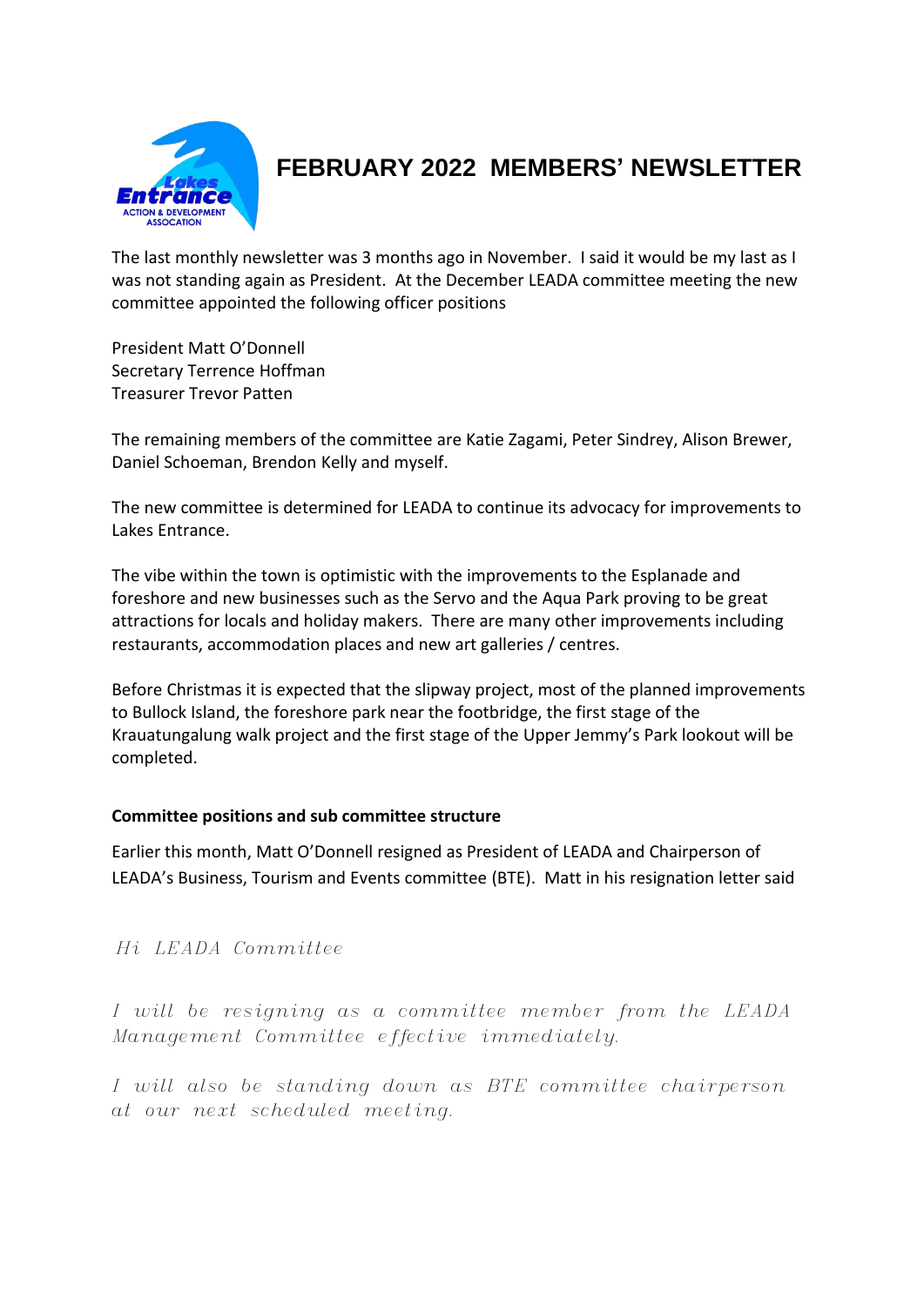*My decision has not been an easy one, but with work commitments, staff shortages & the day to day of running my businesses I have had to make this decision to solely focus on them.*

*I will though be there to help in anyway with networking events, community events, farmers market etc but at this stage can not take a role within both committees*

*Kind Regards*

*Matthew ODonnell*

Because of his workload Matt was unable to actively take on the role of LEADA President during December and January.

Matt was instrumental in revitalising the BTE subcommittee during 2021. His achievements were many and included helping to organise the winter festival, establishing the farmer's market and being central to Lakes Entrance gaining the silver medal iHi LEADA Committee

n the best tourist town in Victoria awards.

At LEADA's meeting on the 8<sup>th</sup> February I agreed to be President again until this year's AGM.

At this meeting it was agreed to set up a subcommittee structure with the intention that most of LEADA's work will be carried out by the subcommittees. This idea was first flagged at LEADA's December meeting. The LEADA committee will meet bimonthly and the subcommittees in the main will meet at least once between LEADA committee meetings and will provide a written report to each LEADA committee for endorsement.

After discussion it was decided that the subcommittees will be

- Business, Tourism and Events Chairperson to be appointed at next BTE meeting
- Major Infrastructure: Chairperson Bruce Hurley
- Trails and Environment: Chairperson Trevor Patten
- New Year's Eve fireworks and associated events Chairperson Alison Brewer
- Membership To be appointed

The sub committees will consist of LEADA committee members and importantly LEADA members wishing to join a subcommittee. I urge you to consider joining a subcommittee. If you wish to do this please contact myself [president@leada.com.au](mailto:president@leada.com.au) or Terrence [admin@leada.com.au](mailto:admin@leada.com.au)

## **Entrance Walk Celebration**

LEADA was responsible for the project to upgrade the Entrance walk. Thousands of people undertake this 5 km walk from the footbridge to the entrance and back each year. As many of you know the walk through coastal vegetation has excellent views of the lake, the ocean